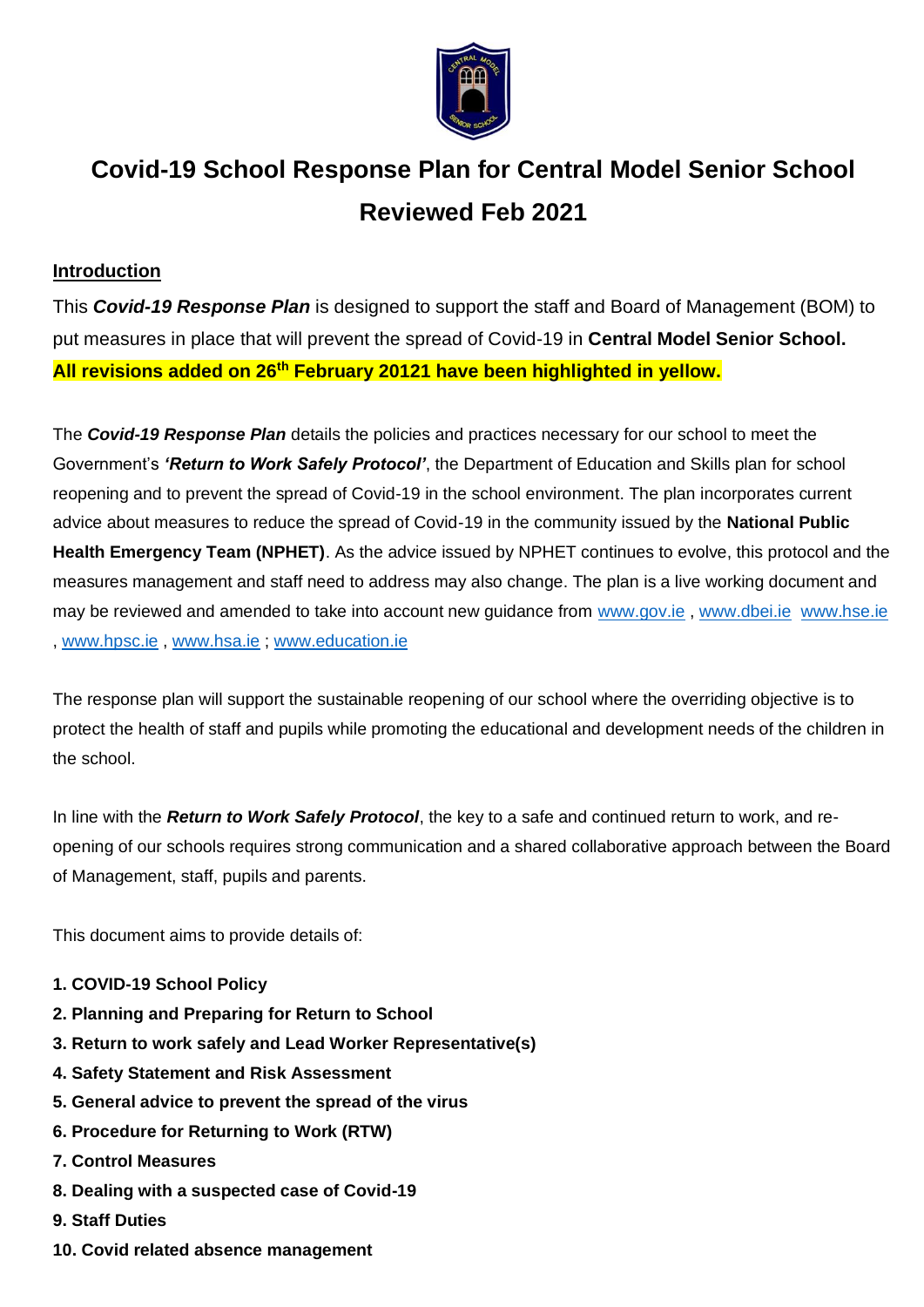#### **11. Employee Assistance and Wellbeing Programme**

#### **Chairperson**: Paul Brady **Principal: Deirdre Gartland**

# **1. Central Model Senior School COVID-19 Policy**

This COVID-19 policy outlines our commitment as a school to implement the plan and help prevent the spread of the virus. The policy will be signed and dated by the Principal and Chairperson of the Board of Management and brought to the attention of staff, pupils, parents and others.

#### COVID 19 Policy Statement

Central Model Senior School is committed to providing a safe and healthy workplace for all our staff and a safe learning environment for all our pupils. To ensure that, we have developed the following COVID-19 Response Plan. The BOM and all school staff are responsible for the implementation of this plan and a combined effort will help contain the spread of the virus.

We will:

- continue to monitor our COVID-19 response and amend this plan in consultation with our staff
- provide up to date information to our staff and pupils on the Public Health advice issued by the HSE and Gov.ie
- display information on the signs and symptoms of COVID-19 and correct hand washing techniques
- agree with staff, a worker representative who is easily identifiable to carry out the role outlined in this plan
- inform all staff and pupils of essential hygiene and respiratory etiquette and physical distancing requirements
- adapt the school to facilitate physical distancing as appropriate in line with the guidance and direction of the Department of Education
- keep a contact log to help with contact tracing
- ensure staff engage with the induction / familiarisation briefing provided by the Department of **Education**
- implement the agreed procedures to be followed in the event of someone showing symptoms of COVID-19 while at school
- provide instructions for staff and pupils to follow if they develop signs and symptoms of COVID-19 during school time
- implement cleaning in line with Department of Education advice

All school staff will be consulted on an ongoing basis and feedback is encouraged on any concerns, issues or suggestions.

This can be done through the Lead Worker Representatives, who will be supported in line with the agreement between the Department and education partners. Alan Conway is the Lead Worker Representative and Lisa Farrell is the Deputy Lead Worker Representative.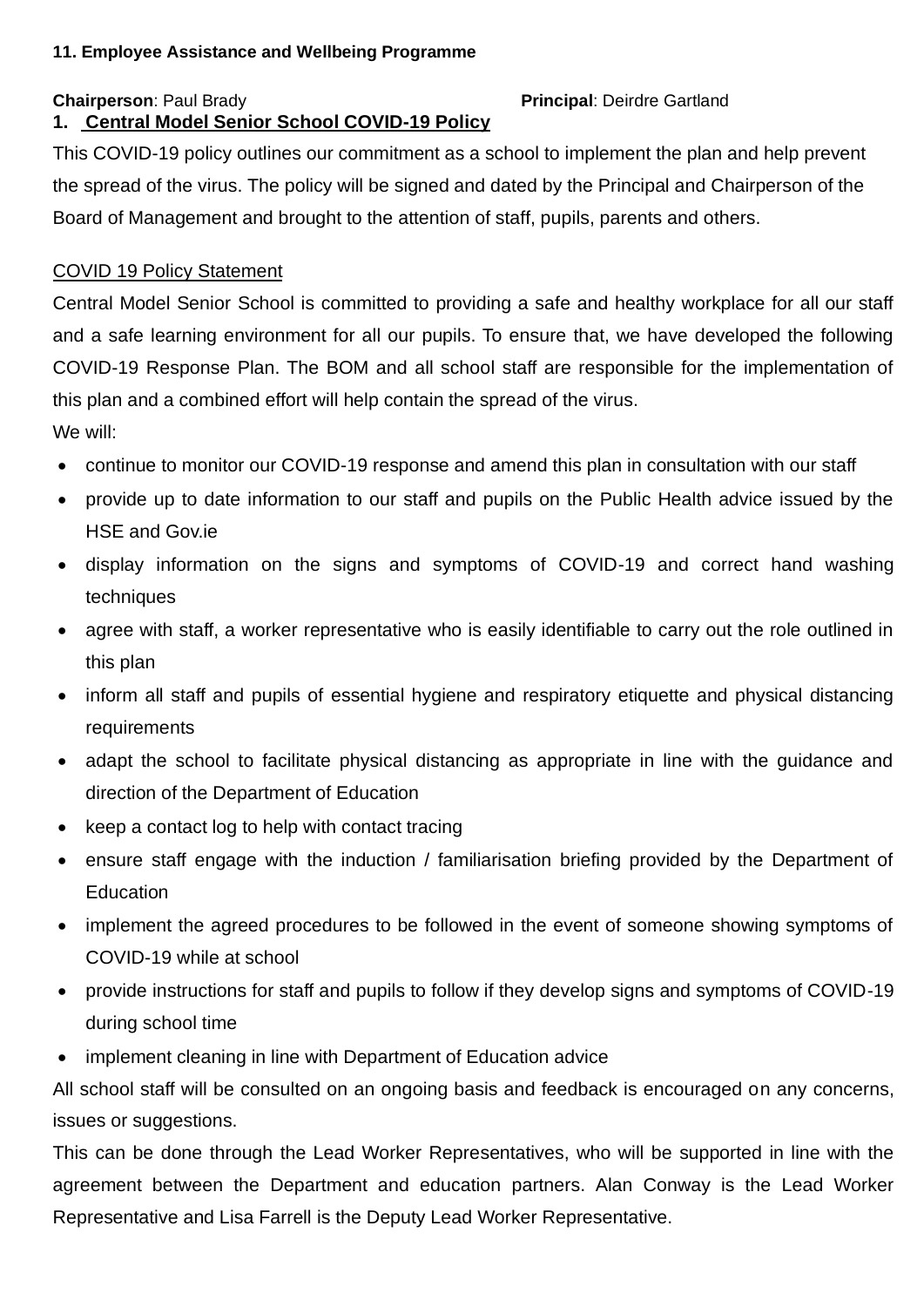Signed: Paul Brady (Chairperson) Date: 20/08/20

Signed: Deirdre Gartland (Principal) Date: 20/08/20

# **2. Planning and Preparing for Return to School**

The Board of Management aims to facilitate the resumption of school based teaching and learning and the return to the workplace of staff. The return to the work must be done safely and in strict adherence to the advice and instructions of public health authorities and the Government. Details for the reopening of the school facility and the applicable controls are outlined in this document.

# **School Buildings**

Before re-opening schools in the new school year, schools have been reminded to check the following:

• Does the water system need flushing at outlets following low usage to prevent Legionella Disease? A specialist firm serviced the water system in July 2020 to prevent Legionella disease. All toilets were flushed and all taps were run daily for 10 days prior to reopening the school.

• Has school equipment been checked for signs of deterioration or damage before being used again? Teachers to check all classroom equipment in the days up to school reopening.

• Have bin collections and other essential services resumed? Yes

# **Signage**

Schools are required to display signage outlining the signs and symptoms of COVID-19 and to support good hand and respiratory hygiene. We have printed signs from the following link to the dedicated area of the

Health Protection and Surveillance Centre (HPSC) website where there are a number of posters, including those appropriate for primary school pupils, located. [https://www.hpsc.ie/a](https://www.hpsc.ie/a-z/respiratory/coronavirus/novelcoronavirus/posters/)[z/respiratory/coronavirus/novelcoronavirus/posters/](https://www.hpsc.ie/a-z/respiratory/coronavirus/novelcoronavirus/posters/) We have downloaded the posters and displayed them in prominent areas such as offices, corridors, staffroom area, classrooms and toilets.

# **Procedure for Returning to Work (RTW)**

In order to return to the workplace, staff must complete a Return to Work (RTW) form, which is available electronically or from the Principal.

A RTW form should only be completed at least 3 days prior to any proposed date of return to the workplace. Forms should be returned to Deirdre Gartland.

All staff must complete online training prior to the reopening of the school. The Lead Worker Representative and the Deputy Lead Worker Representative and Special Needs Assistants must complete additional online training. This training is available here.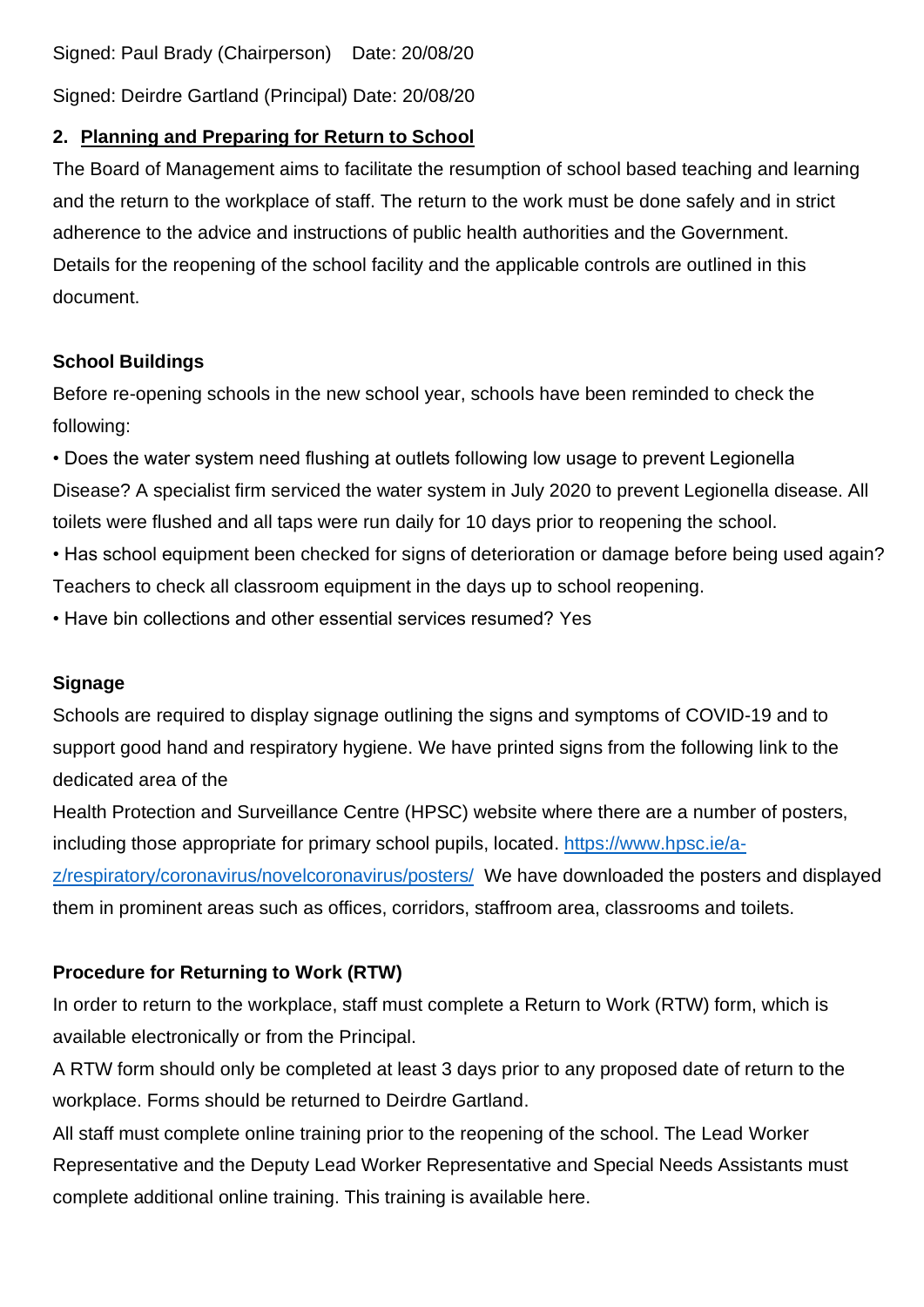# [https://www.gov.ie/en/publication/dd7fb-induction-training-for-reopening-schools/#primary-school](https://www.gov.ie/en/publication/dd7fb-induction-training-for-reopening-schools/#primary-school-induction)[induction](https://www.gov.ie/en/publication/dd7fb-induction-training-for-reopening-schools/#primary-school-induction)

Induction Training for staff has been developed by the Department of Education and Skills in consultation with stakeholders and made available for all schools and staff.

# **3. Return to work safely and Lead Worker Representative**

Responsibility for the development and implementation of the Covid-19 Response Plan and the associated control measures lies primarily with the Board of Management and the School Leadership. The Return to Work Safely protocol provides for an agreed procedure between management and staff to appoint a Lead Worker Representative to carry out a specific role.

The role of the worker representative is to ensure that Covid-19 measures are adhered to in the workplace as follows:

• Work collaboratively with the employer to ensure, insofar as is reasonably practicable, the safety, health and welfare of employees in relation to COVID-19.

• Promote good hygiene practices such as washing hands regularly and maintaining good respiratory etiquette along with maintaining social distancing in accordance with public health advice.

- Assist with the implementation of measures to suppress COVID-19 in the workplace.
- Monitor adherence to measures put in place to prevent the spread of COVID-19.
- Consult with colleagues on matters relating to COVID-19 in the workplace.

• Make representations on behalf of their colleagues on matters relating to COVID-19 in the workplace.

If a staff member has any concerns or observations in relation to the Covid-19 Response Plan and control measures or the adherence to such control measures by staff, parents/guardians, contractors or visitors, he/she should contact the lead worker(s) who will engage with the Principal/BOM.

# **Lead Worker Representative:** Alan Conway **Deputy Lead Worker Representative:** Lisa Farrell

All staff, parents/guardians, contractors and visitors have a responsibility both as individuals and collectively to have due regard for their own health and safety and that of others and to assist with the implementation of the Covid-19 Response Plan and associated control measures.

A nominated member of the school management team, Alan Conway, is responsible for ensuring that all aspects of the protocol to deal with suspected cases have been adhered to.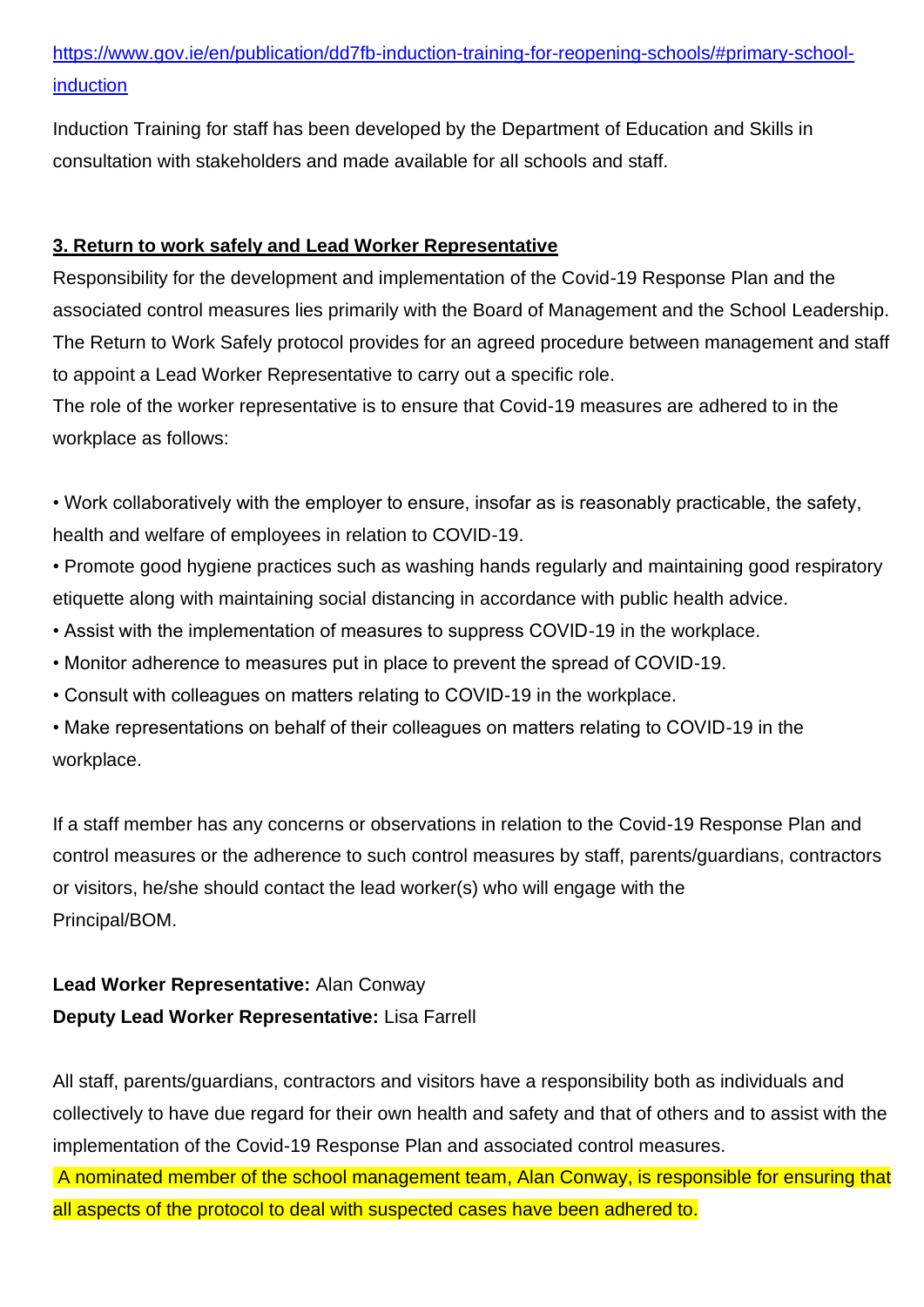# **4. Safety Statement and Risk Assessment**

COVID-19 represents a hazard in the context of health and safety in the school environment. A **Risk Assessment** to identify the control measures required to mitigate the risk of COVID-19 in our school has been prepared in consultation with staff.

#### **Emergency procedures**

• Evacuation procedures

Children and staff will be advised of the escape routes to be taken in case of emergency and fire drills will take place at least once a term. Escape routes have not changed from previous practice. However, children will now exit the building in their pod groupings, in so far as is reasonably practical, and will assemble in these groups in the designated assembly areas.

• First Aid

Staff administering First Aid need to wear PPE consisting of face covering and disposable gloves.

- The school's Safety Statement has been updated.
- The school's Critical Incident Policy has been updated.
- A Return to Work form should be completed and returned to the school before returning to work. Schools should request staff (verbally or in writing) to confirm that the details in the pre-return to work form remain unchanged following subsequent periods of closure such as school holidays.

# **5. General advice to prevent the spread of the virus**

In order to prevent the spread of COVID-19 it is important to know and recognise the symptoms. They are:

# ✓ **High temperature**

✓ **Cough**

# ✓ **Shortness of breath or breathing difficulties**

# ✓ **Loss of smell, of taste or distortion of taste.**

The best way to prevent the spread of COVID-19 in a school is to minimise the risk of introduction of the disease into the school setting in the first place.

This will be achieved through the following measures:

• Promoting awareness of COVID-19 and its symptoms amongst staff, pupils, parents and visitors.

• Advising staff and parents of pupils who have symptoms of COVID-19 or other acute infectious diseases not to attend school, to phone their GP and follow the HSE guidance on self-isolation.

• Advising staff and parents of pupils who have been identified by the HSE as contact of a person with

COVID- 19 not to attend schools and to follow the HSE advice on restriction of movement. Advising staff and pupils to self-isolate or restrict movements at home if they display any symptoms of Covid-19 and contact their family doctor to arrange a test.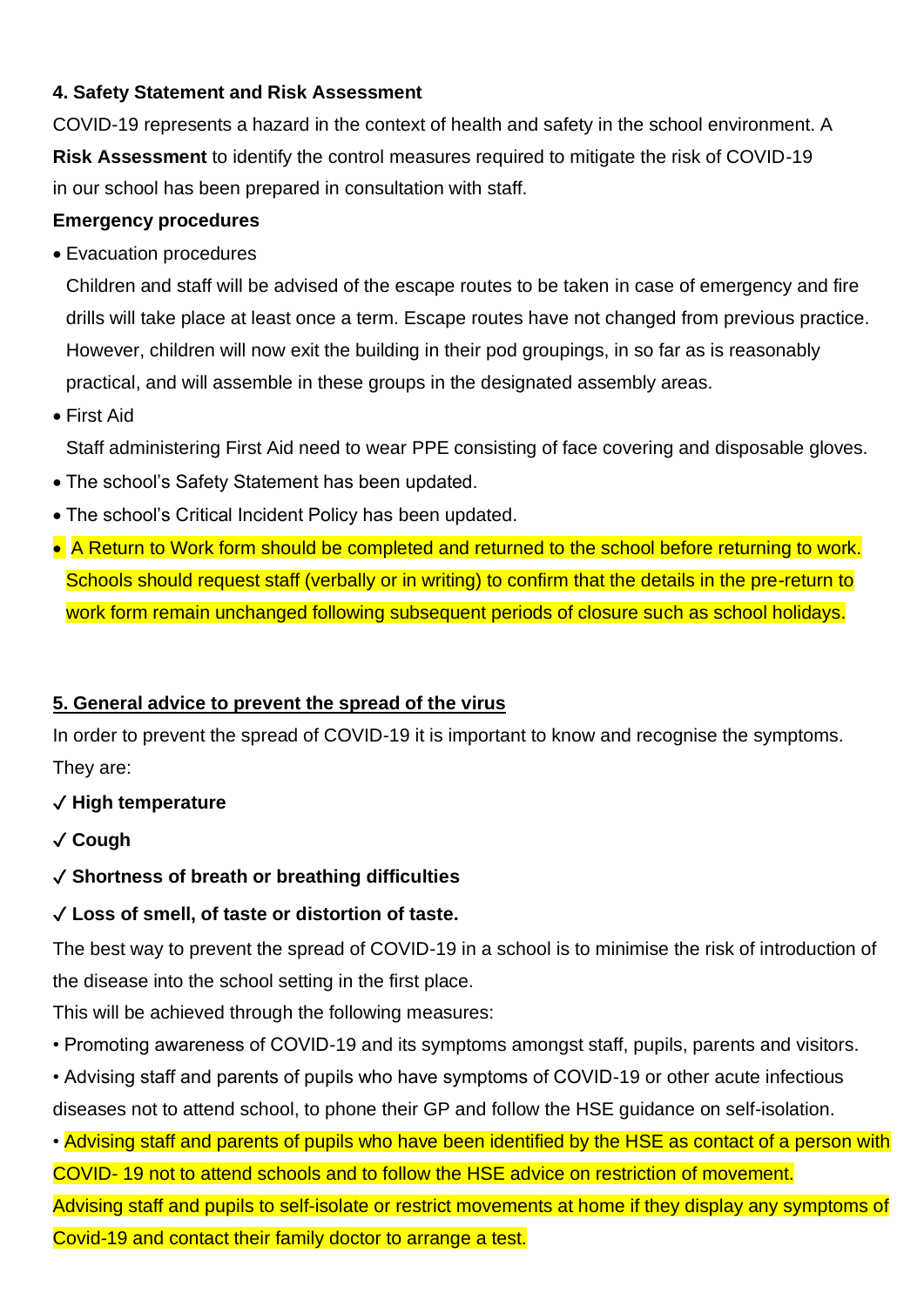Advising staff and pupils not to return to or attend school in the event of the following:  $\lnot$  if they are identified by the HSE as a close contact of a confirmed case of COVID-19  $-$  if they live with someone who has symptoms of the virus  $\overline{\phantom{a}}$  If they have travelled outside of Ireland; in such instances staff are advised to consult and follow latest Government advice in relation to foreign travel. Advising staff and pupils to cooperate with any public health officials and the school for contact tracing purposes and follow any public health advice in the event of a case or outbreak in the school;

• Ensuring that staff and pupils know what to do if they develop symptoms at school.

• Everyone entering the school building will be required to perform hand hygiene with hand sanitiser.

• Visitors to school during the day will be by prior arrangement and will be received at a specific contact point.

Staff, pupils and visitors should at all times adhere to the up to date advice and instructions of the public health authorities in relation to protecting oneself and others against the risk posed by the Covid-19 virus.

Updated advice from the HSE is available on its website – <https://www2.hse.ie/coronavirus/> The Department of Education and Skills will ensure all updated advice is circulated to schools. Central Model Senior School will arrange for this advice to be circulated to staff, pupils and visitors in a timely manner.

The Department has been working closely with the HSE and the Health Protection Surveillance Centre (HPSC) to develop health advice which has been tailored to the needs of schools in order to support schools in planning for reopening in autumn.

The advice will continue to be updated in line with public health advice generally and will inform the development of more detailed guidance for schools by the Department of Education.

[https://www.education.ie/en/covid-19/interim-recommendations-for-the-reopening-of-schools-and](https://www.education.ie/en/covid-19/interim-recommendations-for-the-reopening-of-schools-and-educational-%20facilities.pdf)[educational-](https://www.education.ie/en/covid-19/interim-recommendations-for-the-reopening-of-schools-and-educational-%20facilities.pdf) facilities.pdf

# **Managing the risk of spread of COVID-19**

- Wash your hands frequently.
- Regular hand washing with soap and water is effective for the removal of COVID-19.
- Follow the HSE guidelines on hand washing: For advice from HSE on how to wash your hands the following link will be helpful: <https://www2.hse.ie/wellbeing/how-to-wash-your-hands.html>
- Hand Hygiene and Hand Sanitisers:

Hand hygiene can also be achieved by the use of hand sanitisers (when hands are clean). Hand sanitisers are more readily deployed in school settings to avoid disruption to teaching and learning and to avoid congestion of staff and pupils waiting to use hand washing facilities. They will be available at entry and exit points and in each classroom.

Alcohol-based sanitiser must not be stored or used near heat or naked flame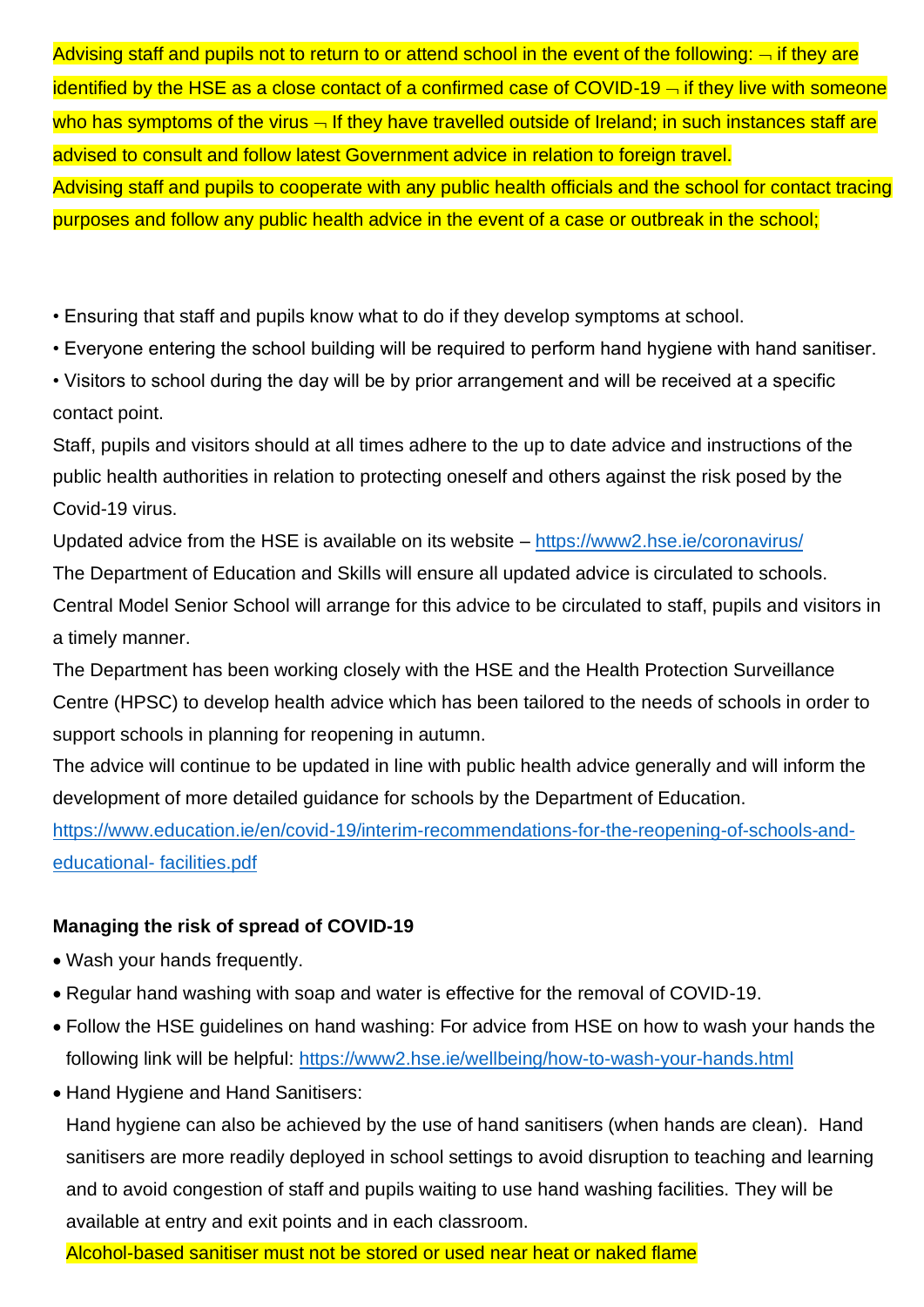• Avoid touching eyes, nose and mouth

Why? Hands touch many surfaces and can pick up viruses. Once contaminated, hands can transfer the virus to your eyes, nose or mouth.

• Physical distancing

Physical distancing is recommended to reduce the spread of infection in the workplace. Guidance on the physical distancing requirements is informed by public health advice for schools. Physical distancing will be encouraged and practised throughout the school insofar as possible.

• Ventilation

The Department has published guidance setting out the practical steps for good ventilation in accordance with public health advice 'Practical Steps for the Deployment of Good Ventilation Practices in Schools' The guidance sets out an overall approach for schools that windows should be open as fully as possible when classrooms are not in use (e.g. during break-times or lunch-times (assuming not in use) and also at the end of each school day) and partially open when classrooms are in use. The guidance 2 provides that good ventilation can be achieved in classrooms without causing discomfort, particularly during cold weather.

• Practice respiratory hygiene

Make sure you, and the people around you, follow good respiratory hygiene. This means covering your mouth and nose with a tissue or your bent elbow when you cough or sneeze. Then dispose of the used tissue immediately.

By following good respiratory hygiene, you protect the people around you from viruses such as cold, flu and Covid- 19.

Good hygiene practices and washing your hands properly and regularly can help stop the spread of the virus. It is, therefore, crucial that all staff adhere to this advice and adopt the following practices as strictly as possible.

# **Do**

- Wash your hands properly and often
- Cover your mouth and nose with a tissue or your sleeve when you cough and sneeze
- Put used tissues into a bin and wash your hands
- Clean and disinfect frequently touched objects and surfaces.

# **Do Not**

- Touch your eyes, nose or mouth if your hands are not clean
- Share objects that touch your mouth for example, bottles, cups, cutlery, etc.

# **People at very high risk (extremely vulnerable):**

Current public health guidelines have identified groups who are defined as being at very high risk. The HSE has set out these groups.

The list of people in very high risk groups include people who: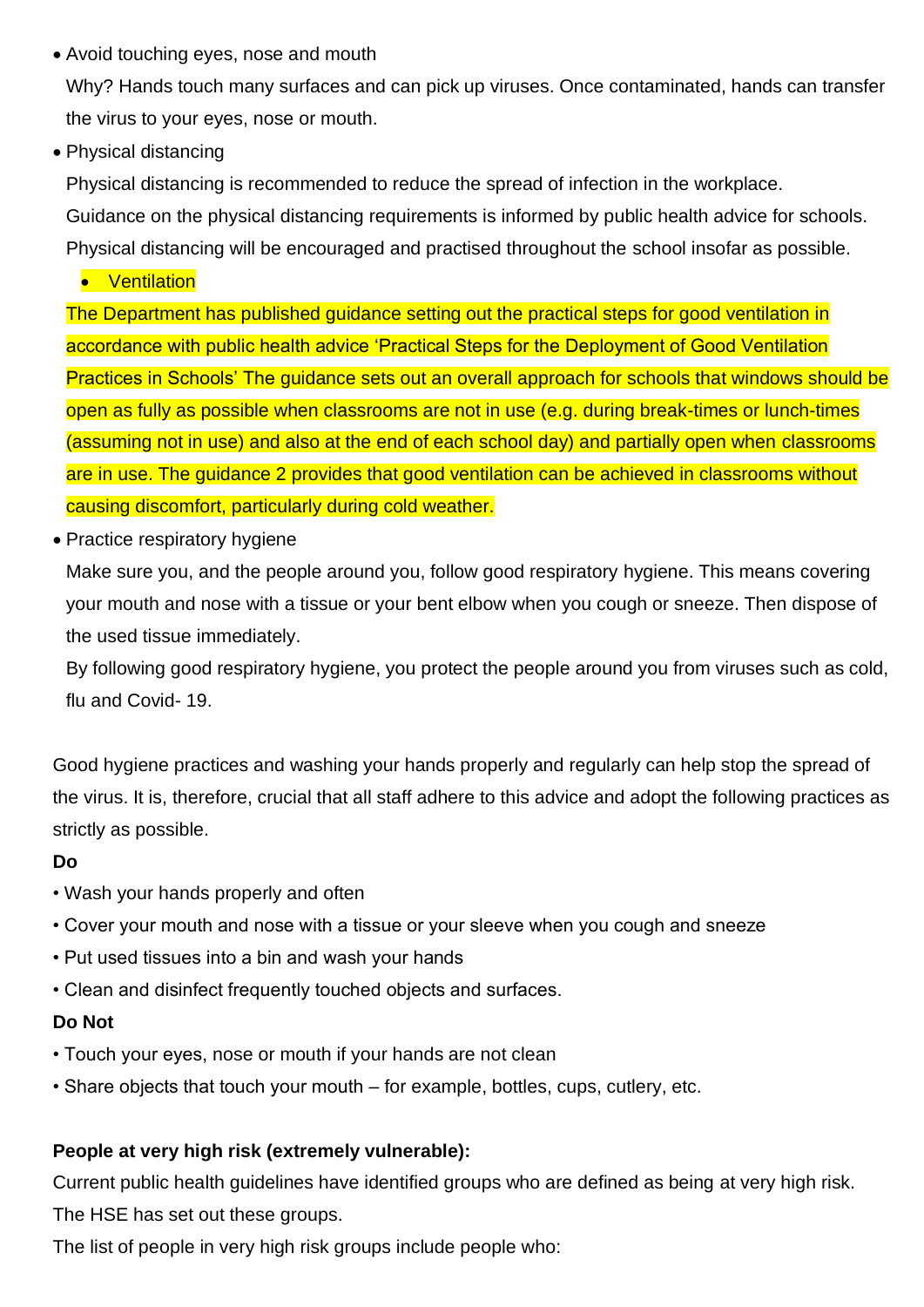- are over 70 years of age even if fit and well
- have had an organ transplant
- are undergoing active chemotherapy for cancer
- are having radical radiotherapy for lung cancer

• have cancers of the blood or bone marrow such as leukaemia, lymphoma or myeloma that are at any stage of treatment

• are having immunotherapy or other continuing antibody treatments for cancer

• are having other targeted cancer treatments which can affect the immune system, such as protein kinase inhibitors or PARP inhibitors

• have had bone marrow or stem cell transplants in the last 6 months, or who are still taking immunosuppressive drugs

• severe respiratory conditions including cystic fibrosis, severe asthma, pulmonary fibrosis, lung fibrosis, interstitial lung disease and severe COPD

• have a condition that means you have a very high risk of getting infections (such as SCID, homozygous sickle cell)

• are taking medicine that makes you much more likely to get infections (such as high doses of steroids or immunosuppression therapies)

• have a serious heart condition and you are pregnant

HSE advice for this group is to 'cocoon'. Staff who are in this group should self-declare on the Return to Work form if they believe that they are at very high risk. If an employee believes that they are in this category they must present for assessment with the Occupational Health Service (OHS). The OHS will determine if the employee is fit for work. If so, working from home may be a possibility. If unfit for work, a substitute teacher may be employed.

#### **6. Control Measures**

A range of essential control measures have been implemented to reduce the risk of the spread of Covid-19 virus and to protect the safety, health and welfare of staff, pupils, parents/guardians and visitors insofar as possible within the school. These control measures are outlined in this document. The control measures shall continue to be reviewed and updated as required on an ongoing basis.

It is critical that staff, pupils, parents/guardians and visitors are aware of, and adhere to, the control measures outlined and that they fully cooperate with all health and safety requirements. Staff, in particular, should note that they have a legal obligation under Section 13 of the Safety, Health and Welfare at Work Act 2005 to comply with health and safety requirements and to take reasonable care for the health and safety of themselves, their colleagues and other parties within the workplace.

The following control measures have been put in place: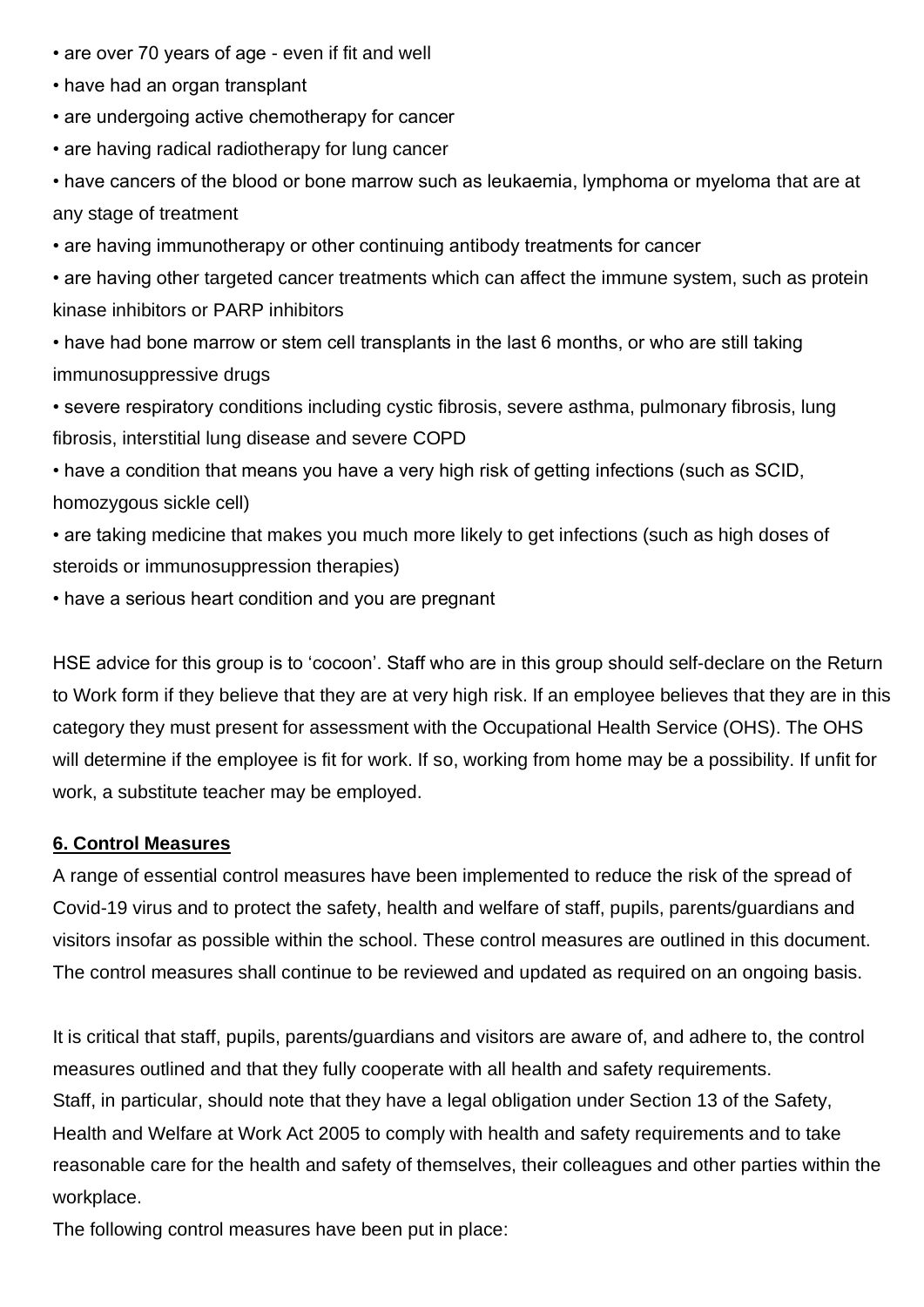# **I. Return to Work Form**

Staff will be required to complete a RTW form at least 3 days prior to any return to the school Facility. The purpose of the RTW form is to get confirmation from staff that, to the best of his/her knowledge, he/she has no symptoms of Covid-19 and is not self-isolating or cocooning or awaiting the results of a Covid-19 test.

# **II. Induction Training**

All staff will undertake and complete Covid-19 Induction Training prior to returning to the school building. The aim of such training is to ensure that staff have full knowledge and understanding of the following:

- Latest up to-date advice and guidance on public health
- Covid-19 symptoms
- What to do if a staff member or pupil develops symptoms of Covid-19 while at school
- Outline of the Covid-19 response plan

Staff will be kept fully informed of the control measures in place in the school and their duties and responsibilities in preventing the spread of Covid-19 and with any changes to the control measures or guidance available from the public health authorities.

If a staff member is unsure about any aspect of the Covid-19 Response Plan, the associated control measures, or his/her duties, he/she should immediately seek guidance from the Principal.

# **III. Hygiene and Respiratory Etiquette**

It is crucial that all staff, pupils, parents/guardians, contractors and visitors are familiar with, and adopt good hand and respiratory hygiene practices.

Guidance documentation and information posters will be available at various locations within the school. Information posters will be prominently displayed at appropriate locations within the school including offices, corridors, staffroom area, classrooms and toilet areas. These posters are intended to inform but also remind everyone about the importance of hygiene in preventing the spread of Covid-19 virus and protecting health and safety.

Hand washing facilities and soap will be available in the toilets and hand sanitisers will be available at multiple locations around the school, as well as in each classroom.

The Department has arranged for a drawdown framework to be established to enable schools purchase hand sanitisers and any other necessary PPE supplies for use in the school. The procurement process for this framework has commenced and orders have been placed.

# **IV. Use of Personal Protective Equipment (PPE)**

The current occupational and public health guidance states that, where physical distancing of 1 metre or more cannot be maintained, staff should wear face coverings. Face visors/shields will also be available for staff who wish to avail of them.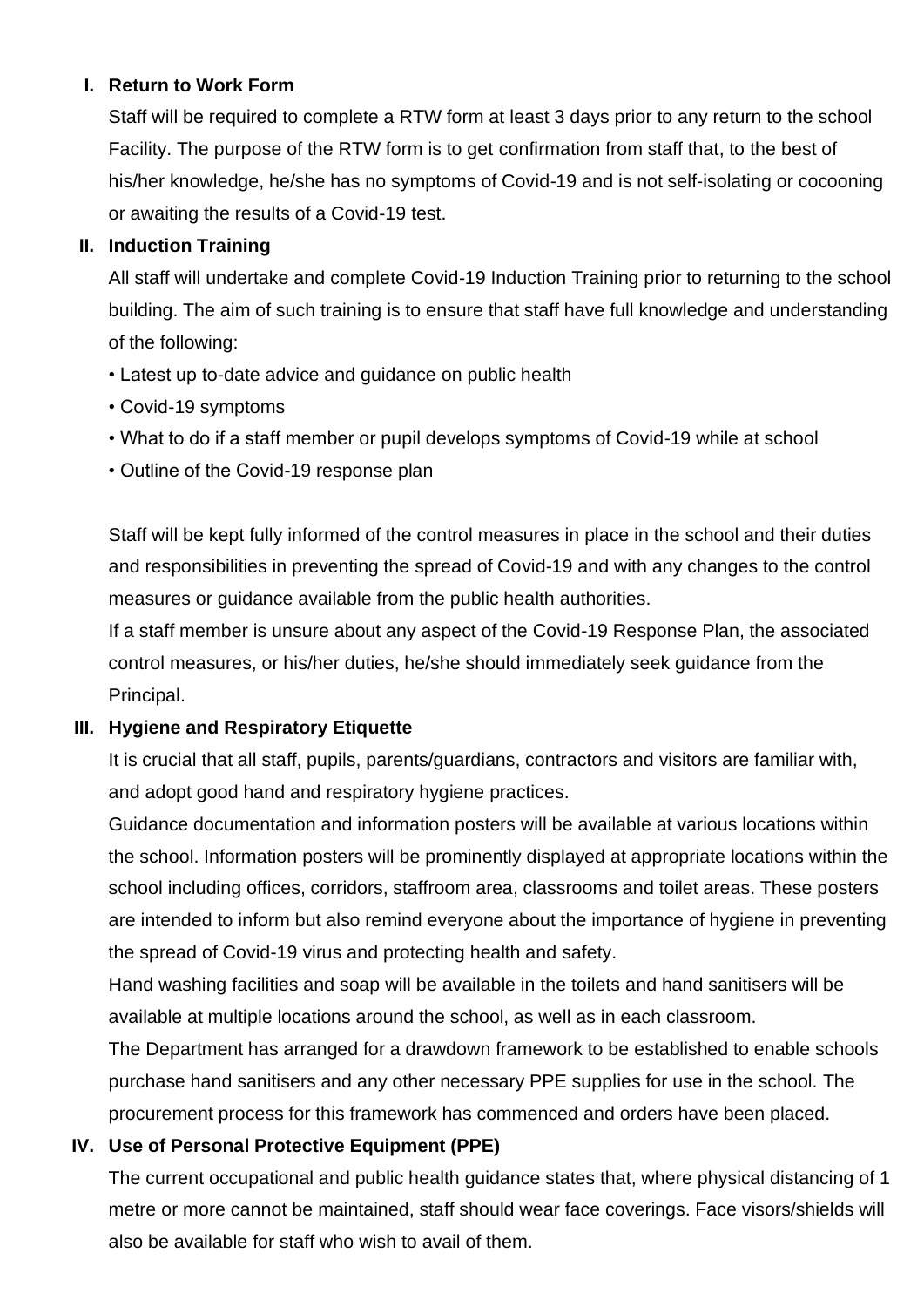PPE will also need to be used when carrying out certain work activities.

These will include:

- Performing intimate care
- Where a suspected case of Covid-19 is identified while the school is in operation
- Administering First Aid

Appropriate PPE will be available for dealing with suspected COVID-19 cases, intimate care needs and for first aid. This will be updated as appropriate in line with advice from the HPSC. Where staff provide healthcare to children with medical needs in the school environment they should apply standard precautions as per usual practice.

Wearing of Gloves:

The use of disposable gloves in the school setting by pupils or staff is not appropriate. It does not protect the wearer and may expose others to risk from contaminated gloves. Routine use of disposable gloves is not a substitute for hand hygiene.

# **V. Cleaning**

Arrangements for more regular and thorough cleaning of areas and surfaces within the school been made. There will be a cleaner on site for much of the school day.

Regular and thorough cleaning of communal areas and frequently touched surfaces will be conducted, in particular, toilets, stair rails and door handles. Cleaning will be performed regularly and whenever facilities or surfaces are visibly dirty.

Our cleaners, Ellen Bradley, Sarah O' Brien, Tracy Carroll and Diane Savage have completed the online training for cleaners with Gillian Gerrard (Deputy Principal) and they have discussed the training with her (20/08/20).

All staff will have access to cleaning products and will be required to maintain cleanliness of their own work area.

Staff should thoroughly clean and disinfect their work area before and after use each day.

There will be regular collection of used waste disposal bags from offices and other areas within the school.

Staff will be required to provide and clean their own equipment and utensils (cup, cutlery, plate etc.).

Checklist for cleaning hs been put in place with a written cleaning schedule available to cleaning staff including:  $\overline{\neg}$  Cleaning of frequently touched surfaces such as water boilers, bannisters, and door handles.

# **VI. Access to the school building /contact log**

Arrangement for **necessary visitors** such as contractors and parents/guardians will be restricted to **essential purposes** and limited to those who have obtained prior approval from the Principal.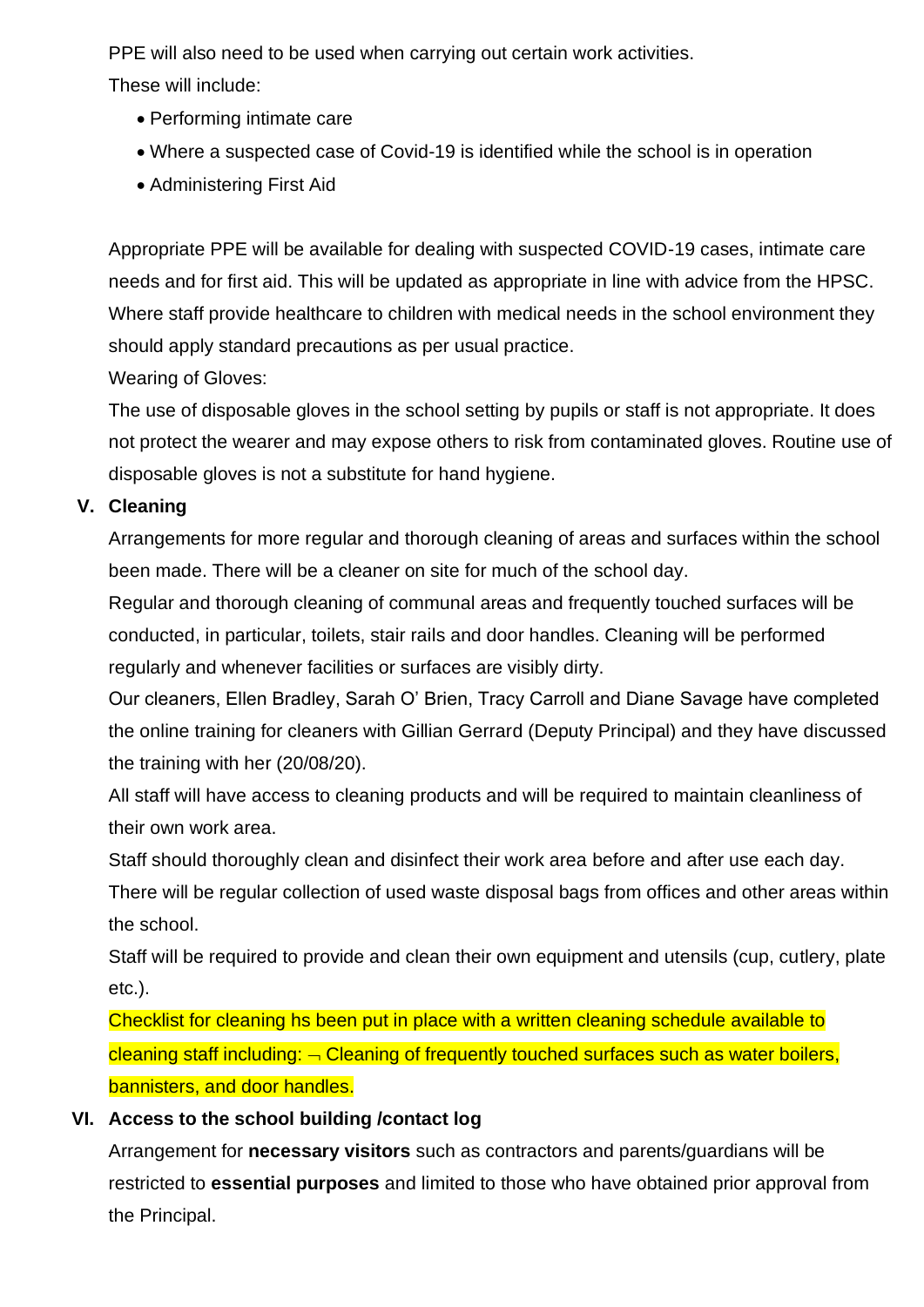The prompt identification and isolation of potentially infectious individuals is a crucial step in the spread of the virus and protecting the health and safety of the individuals themselves and other staff, contractors and visitors at the workplace.

A log of those entering the school will be maintained. The school will maintain a log of staff and students contacts.

# **VII. First Aid/Emergency procedure**

The standard First Aid/Emergency procedure shall continue to apply in Central Model Senior School.

In an emergency or in case of a serious incident, call for an ambulance or the fire brigade on 112/999

Contact the principal giving details of location and type of medical incident.

# **7. Dealing with a suspected case of Covid-19**

# **\*\*\*Staff or pupils should not attend school if displaying any symptoms of Covid-19\*\*\***

The following outlines how Central Model Senior School will deal with a suspected case that may arise during the course of the school day:

Anne Marie Connolly's room is our designated isolation area. The designated isolation area is behind a closed door and away from other staff and pupils, as recommended by the DES/HSE.

Should more than one person display signs of Covid-19, an available room will be identified by the Principal to be used in such an event.

The designated isolation area should be behind a closed door and away from other staff and pupils.

If a staff member/pupil displays symptoms of Covid-19 while at work in Central Model Senior School the following are the procedures to be implemented:

• If the person with the suspected case is a pupil, the parents/guardians should be contacted immediately

• Isolate the person and have a procedure in place to accompany the individual to the designated isolation area keeping at least 2 metres away from the symptomatic person and also making sure that others maintain a distance of at least 2 metres from the symptomatic person at all times

• Provide a mask for the person presenting with symptoms if one is available. He/she should wear the mask if in a common area with other people or while exiting the premises

• Assess whether the individual who is displaying symptoms can immediately be directed to go home/be brought home by parents and call their doctor and continue self-isolation at home

• Facilitate the person presenting with symptoms remaining in isolation if they cannot go home immediately and facilitate them calling their doctor. The individual should avoid touching people, surfaces and objects. Advice should be given to the person presenting with symptoms to cover their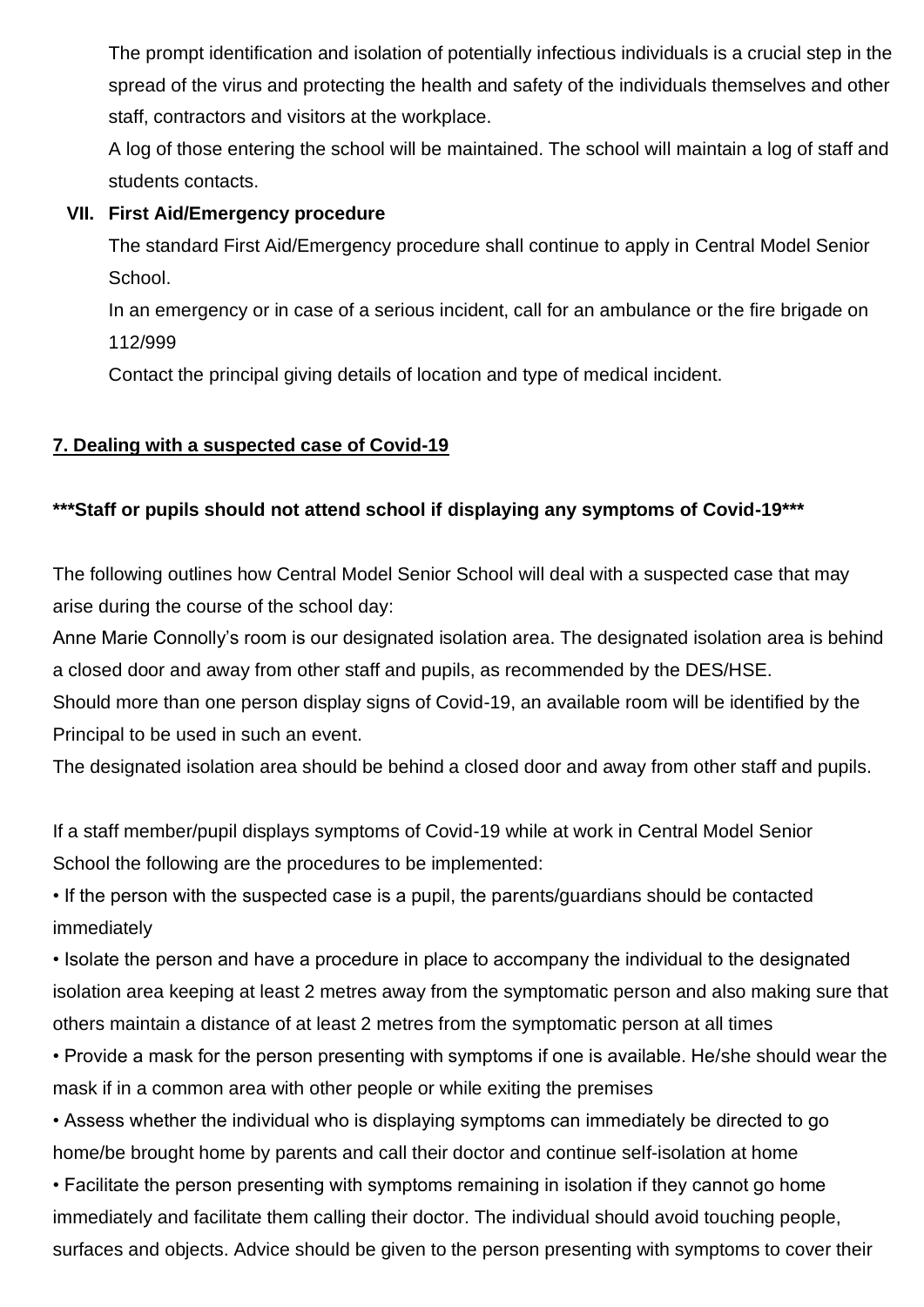mouth and nose with the disposable tissue provided when they cough or sneeze and put the tissue in the waste bag provided

• If the person is well enough to go home, arrange for them to be transported home by a family member as soon as possible and advise them to inform their general practitioner by phone of their symptoms. Public transport of any kind should not be used

• If they are too unwell to go home or advice is required, contact 999 or 112 and inform them that the sick person is a Covid-19 suspect.

• Carry out an assessment of the incident which will form part of determining follow-up actions and recovery

• Arrange for appropriate cleaning of the isolation area and work areas involved.

The HSE will inform any staff/parents who have come into close contact with a diagnosed case via the contact tracing process. The HSE will contact all relevant persons where a diagnosis of COVID-19 is made. The instructions of the HSE should be followed and staff confidentiality is essential at all times.

# **8. Staff Duties**

Staff have a statutory obligation to take reasonable care for their own health and safety and that of their colleagues and other parties. In order to facilitate a safe return to work, these duties include, but are not limited to, the following:

**i**. Adhere to the School Covid-19 Response Plan and the control measures outlined. The cooperation and assistance of all staff is essential to reduce the risk of spread of Covid-19 and to protect health and safety as far as possible within the school. All staff have a key role to play.

**ii**. Coordinate and work with their colleagues to ensure that physical distancing is maintained.

**iii**. Make themselves aware of the symptoms of Covid-19 and monitor their own wellbeing.

**iv**. Self-isolate at home and contact their GP promptly for further advice if they display any symptoms of Covid-19.

**v**. Not return or attend school if they have symptoms of Covid-19 under any circumstances.

**vi**. If they develop any symptoms of Covid-19 whilst within the school facility, they should adhere to the procedure outlined above.

**vii**. Must complete Covid-19 Induction Training and any other training required prior to their return to school.

**viii**. Must be aware of, and adhere to, good hygiene and respiratory etiquette practices.

**ix**. Complete the RTW form before returning to school. Must inform the Principal if there are any other circumstances relating to Covid-19, not included in the form, which may need to be disclosed to facilitate their safe return to the workplace.

School staff are encouraged to download the HSE COVID-19 tracker app to assist Public Health for contract tracing purposes both in and out of the school setting